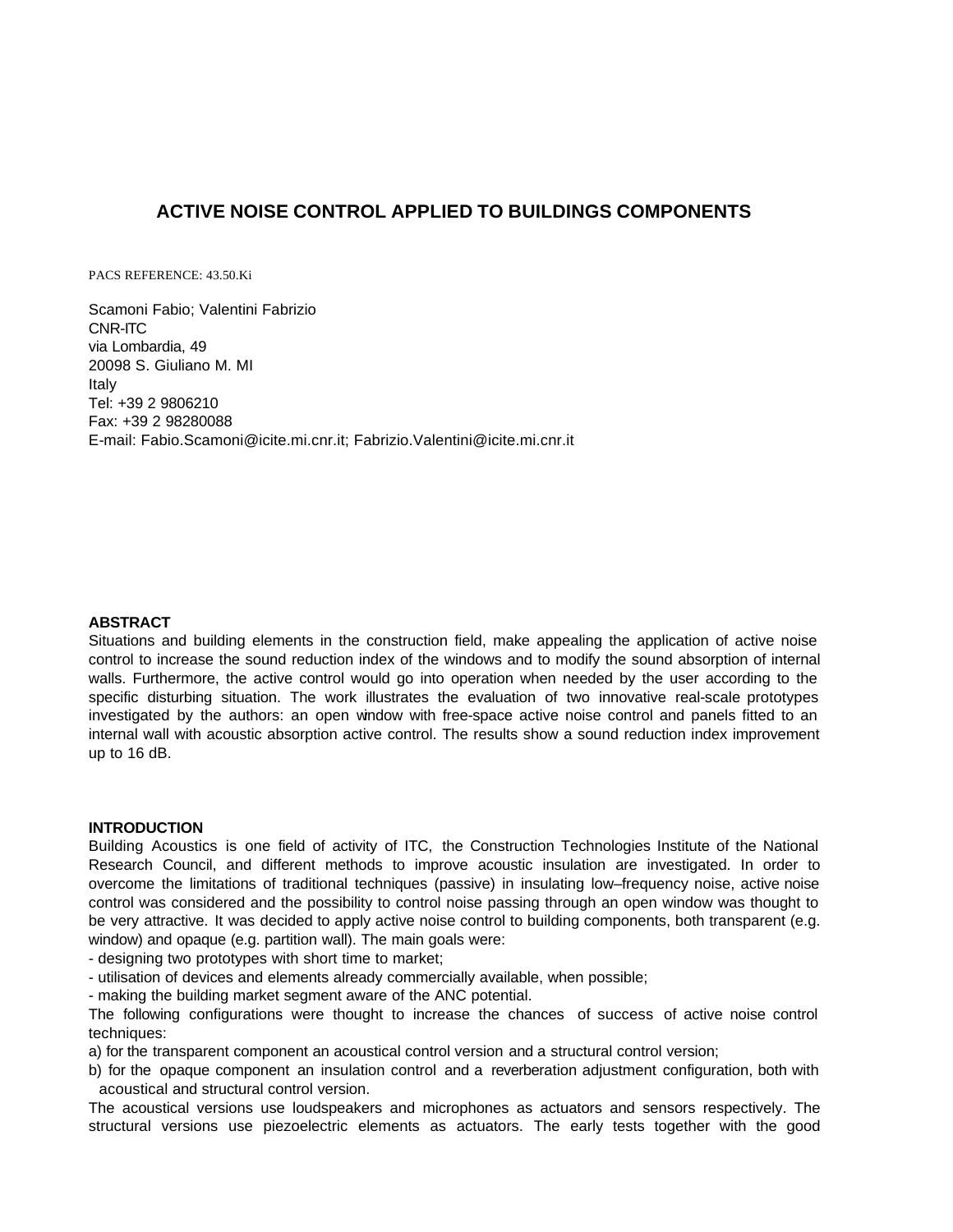performance of the acoustical solutions convinced us to leave these structural configurations, focusing on the acoustical ones.

The heart of these configurations consists in a commercially available digital board, which allows setting up an active noise control system, based on a FXLMS algorithm. Several control parameters such as number of inputs and outputs, filter taps, factor of convergence and leakage, can be varied. A good performance was achieved in presence of narrow band noise source. Actually we guess that this device could be applied when noise emitted by transformer, conditioning systems, blades, rotors and engines in continuous running must be controlled.

# **EXPERIMENTAL SET-UP**

Several tests were performed both in laboratory and in the experimental building located near the ITC's dwellings. The laboratory consists of two rooms, which are placed side by side, for sound reduction tests on vertical components according to international standards and is designed in order to avoid flanking transmission.

In laboratory the prototypes under test were inserted in an opening of the partition wall, which had a high sound reduction index. The controller (a digital board) and the audio amplifier were placed in the receiving room while a loudspeaker was put in the emitting room to simulate the noise source. A personal computer had the task to generate the source noise while the signal captured by the microphones in the receiving room were sent to a dual channel analyser.



Fig. 1 – Experimental building: southern façade (left); second floor before the insertion of the partition wall (right).

The experimental building is a three-storied building with façades made with large prefabricated concrete panels. The test rooms (its volumes are 56.6 m<sup>3</sup> and 39.2 m<sup>3</sup> respectively), located at the second floor (100  $m<sup>2</sup>$  wide), were divided by inserting a standard equipped wall; the transparent component was placed in the southern façade while the opaque prototype was inserted in the partition wall (see figure 1).

# **ACTIVE WINDOW**

A wooden frame, thick enough to house microphones and loudspeakers, is added to the internal perimeter of a standard-size window (see figure 2). The cables from the loudspeakers and the microphones end into the same terminal board, placed in the lower side of the frame. The amplifier and the digital board in the receiving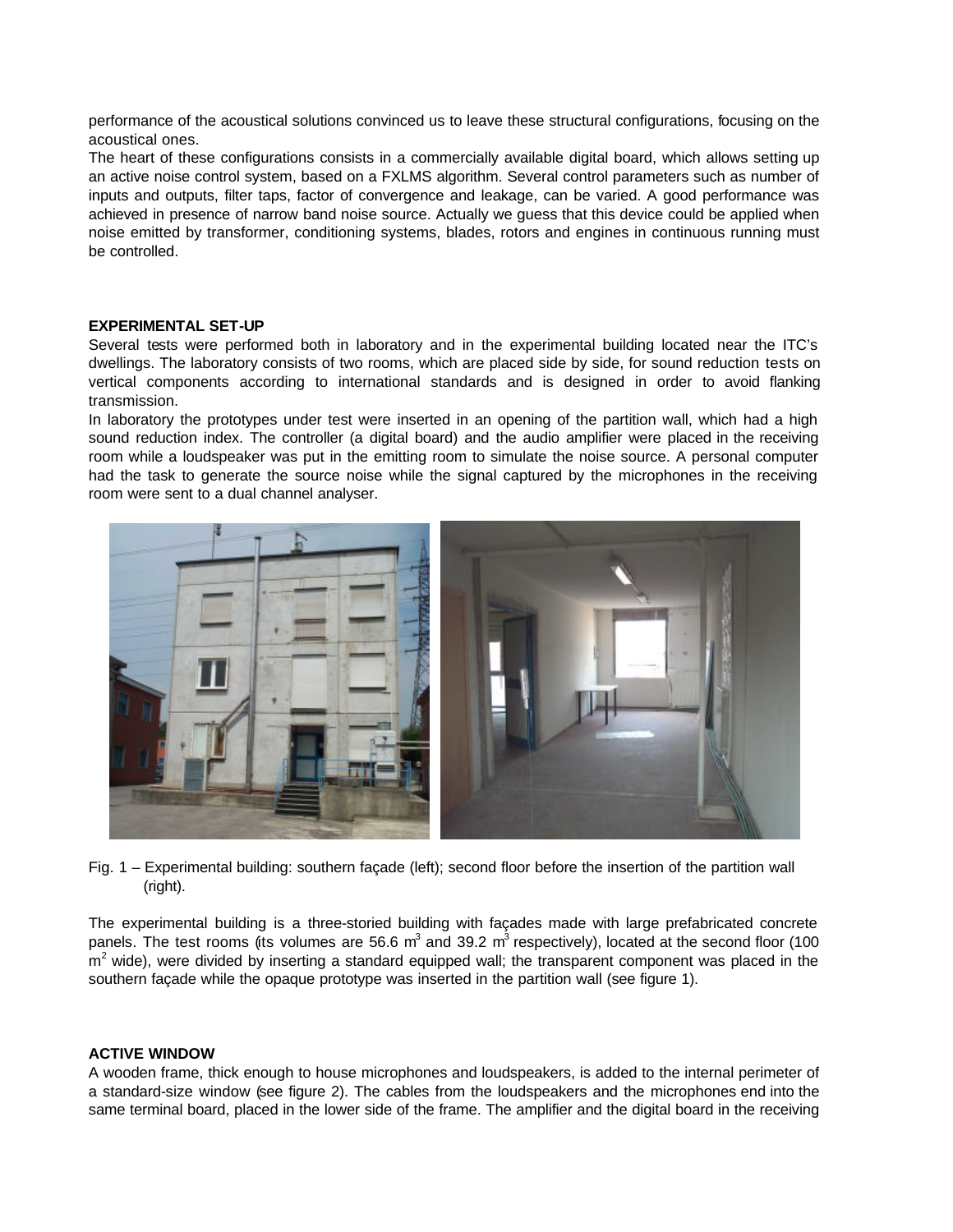room are connected to this terminal board. In order to assess the performance varying the number and position both of loudspeakers and of microphones, several houses were prepared.





Fig. 2 – Active window: in laboratory (left) and in the experimental building (right).

# **Acoustical Control**

The window must be considered as a (very short) "duct" within which it is possible to artificially create a "variable impedance plane" able to prevent the penetration of a sound field coming from outside. The aim was to apply a control on the acoustic impedance of the air layer at the interface between the two environments, by suitably positioning sensors and actuators. This configuration controls the disturbing noise passing through an open window.

First a configuration based on one loudspeaker and one error microphone was tested in our laboratory. The sound level reduction was changed from 6 dB to more than 10 dB by varying several control parameters such as filter taps, factor of convergence and leakage. Found a satisfactory configuration, the numbers of loudspeakers and error microphones were changed between one and five and the system was tested using different narrow band sources.

The configuration with three loudspeakers and three microphones proved to get a satisfactory insulation performance while minimising the number of actuators and sensors. The sound pressure level (SPL) waveform recorded by a microphone located in the middle of the open window is showed in figure 3. The active noise control was on during the time period between 15 and 85 seconds. The vertical line indicates the system kick-off. The active control was applied to the closed window too. A sound reduction of about 6 dB was obtained using a narrow band source centred on 130 Hz.

Before inserting the transparent component in the experimental building's southern façade, the vertical sides of its wooden frame were replaced by two deadening panels in order to get a lighter structure. In order to get a repeatable sound source, a loudspeaker was placed in the yard in front of the window. The narrow band noise, used for testing, was generated by a personal computer and a microphone, connected to a dual channel analyser, was put in the receiving room in order to evaluate the system performance. The controller (a digital board) and the audio amplifier were placed in the receiving room and connected to the terminal board in the lower side of the wooden frame.

Starting from the set of control parameters found during laboratory tests, acoustic insulation was improved by varying the control parameters and, as in laboratory, the configuration with three loudspeakers and three microphones proved to optimise the cost–benefit ratio. Through various adjustments, a sound reduction of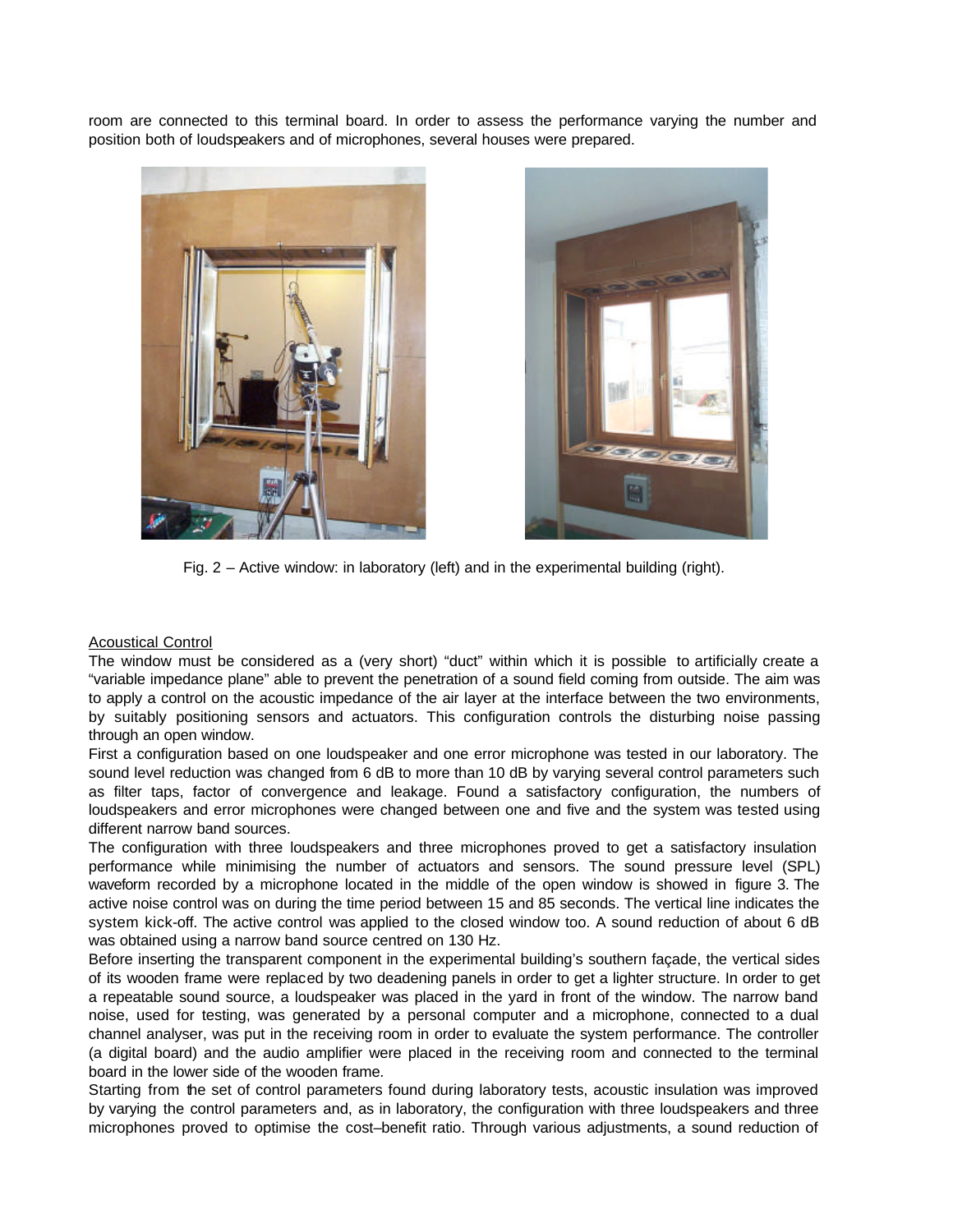about 16 dB was obtained during this testing session using narrow band noise source as shown in figure 3. The active control applied to the closed window has given a sound reduction of about 12 dB (obtained changing several parameters in the control algorithm).



Fig. 3 – SPL reduction obtained with the active window (three loudspeakers and three microphones): left in laboratory; right in the experimental building.

# **ACTIVE PARTITION**

While in most cases transparent components are only concerned by noise coming from outside the buildings, "opaque" components (including any type of wall and modular panels) may be concerned both by outdoor noise (façades) and by noise produced indoors.

It was decided to apply the principles of active control in order to improve the acoustic performance of the panels used as partitions in indoor inhabited premises and offices.

In order to test the opaque configurations with ease, we designed a modular component to be inserted in a standard equipped wall. This modular component can house up to four loudspeakers and microphones in its cavity and allows different panels to be screwed on its sides (see figure 4).

The amplifier and the digital board are positioned within the receiving room and connected to a terminal board placed in the panel under the modular component.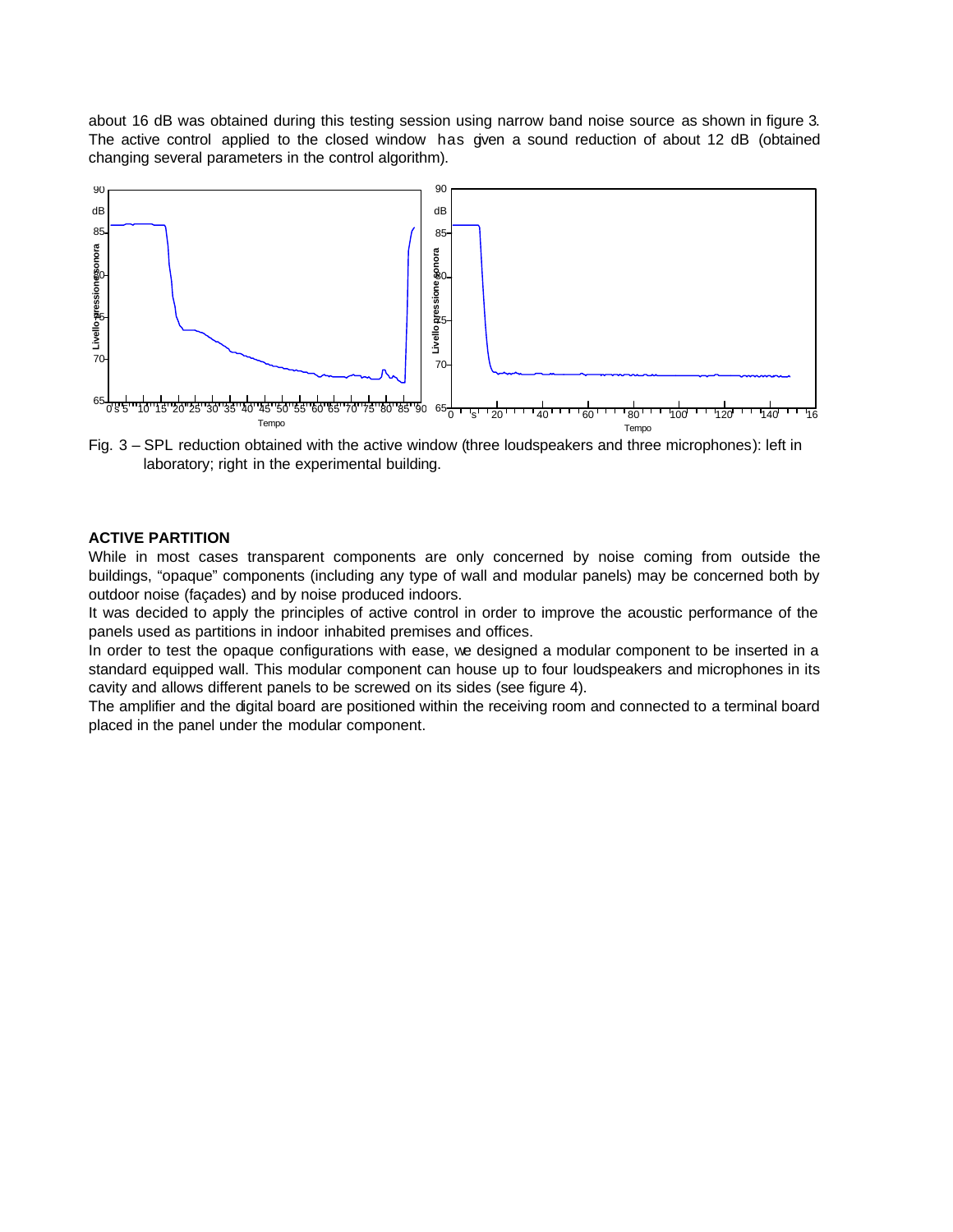

Fig. 4 *–* Modular component: in laboratory (left) and inserted in a standard equipped wall in the experimental building (right).

#### Sound Insulation by Acoustical Control

In this configuration a sound field is produced inside a hollow panel through artificial sources (loudspeakers) in order to allow the active control system to minimise the transmitted sound energy. During tests the openings were closed using panels belonging to the standard equipped wall. The narrow band noise was generated by a personal computer and a microphone, connected to a dual channel analyser, was put in the receiving room in order to evaluate the system performance. Acoustic insulation was improved by varying the

control parameters (filter taps, factor of convergence and <br>as pecessary. The first tests under laboratory (1) (1) leakage) as necessary. The first tests under laboratory conditions made us move the error microphones from inside the inside the inside the inside the inside the inside the inside the inside the inside the inside the inside the inside the inside the inside the inside the inside cavity to outside, within the receiving room. The laboratory laboratory tests proved that the cost–benefit ratio was optimised and the state of the using the using the configuration with only two loudspeakers. In the experimental building the opaque prototype was inserted in the standard equipped wall dividing the second floor into two into two rooms: emitting and receiving respectively. The controller controller (a digital board) and the audio amplifier were placed in the the state of the state of the state of the state of the state of the state of the state of the state of the state of the state of the state of the state of the s receiving room while a loudspeaker was put in the  $\overline{\phantom{a}}$  emitting room. A personal computer had to simulate the source  $\Box$ generating the disturbing sound while the signal captured captured by the microphones in the receiving room were acquired by a dual channel analyser. During the experimental building tests several several parameters of the control algorithm were varied in order the state of the state of to improve the acoustic performance of the system, **reaching** reaching a sound reduction of about 18 dB with narrow band noise.



#### Reverberation Adjustment

The modal distribution of sound in small environments at low frequencies results in a local amplification of sound and in a meaningful distortion of audio signals. Conventional techniques use a coating with deadening material or the application of either vibrating or resonating panels. Active control allows to realise an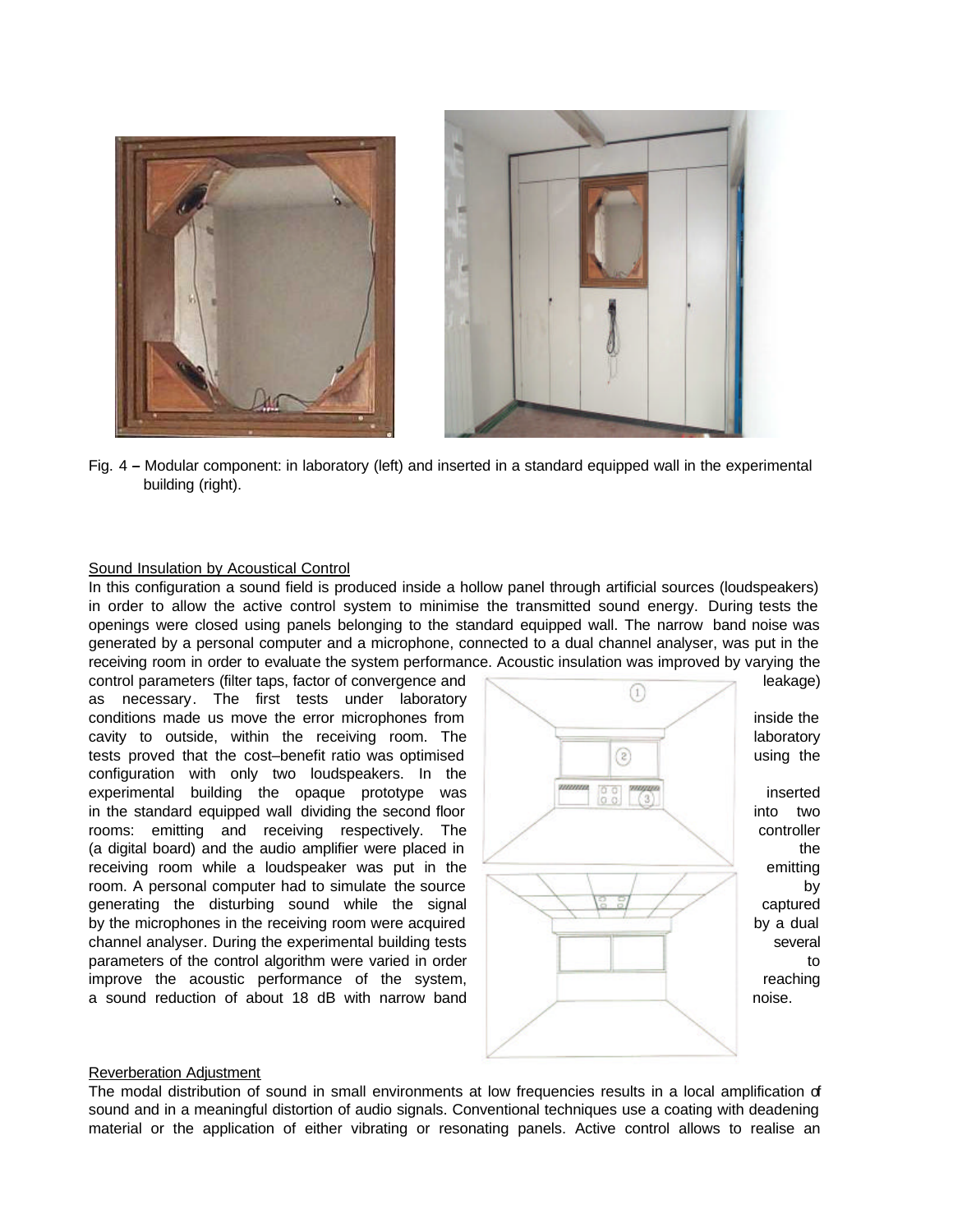alternative solution obtained from the same structure of the previous variant of the active partition through the realisation of an external panel acting as a support for four loudspeakers. The cavity obtained inside the component acts as a sound box for the loudspeakers, as shown in figure 5. Precisely, we intended to control noise emitted inside the receiving room. In laboratory we placed a loudspeaker in the receiving room and fed it with the narrow band noise generated by a personal computer. In the receiving room a microphone, connected to a dual channel analyser, was used to evaluate the system performance. The error microphones facing the loudspeakers were located within the receiving room.



Fig. 5 – Four loudspeakers configuration panel (left) ; hypothesis of insertion in the office environment of the four-loudspeakers active panel (right).

The size of the supporting panel allowed us to utilise a larger loudspeaker's cone than the one of the sound insulation configuration. This helped the device to achieve a better response at low frequencies. The best cost–benefit ratio was confirmed by the configuration with only two loudspeakers. In the experimental building a four-loudspeakers panel was screwed to the modular component inserted in the standard equipped wall. The back side of the modular component was closed with a panel belonging to the partition wall itself. As in laboratory, the same array of sound source and receiving microphones, and the same signal, fed to the reference input of the digital board to simulate a non-acoustical sensor for avoiding feedback, was used to evaluate the system performance. The parameters of the control algorithm were varied in order to improve the acoustic performance of the system reaching a sound reduction of about 27 dB (left side of figure 6).